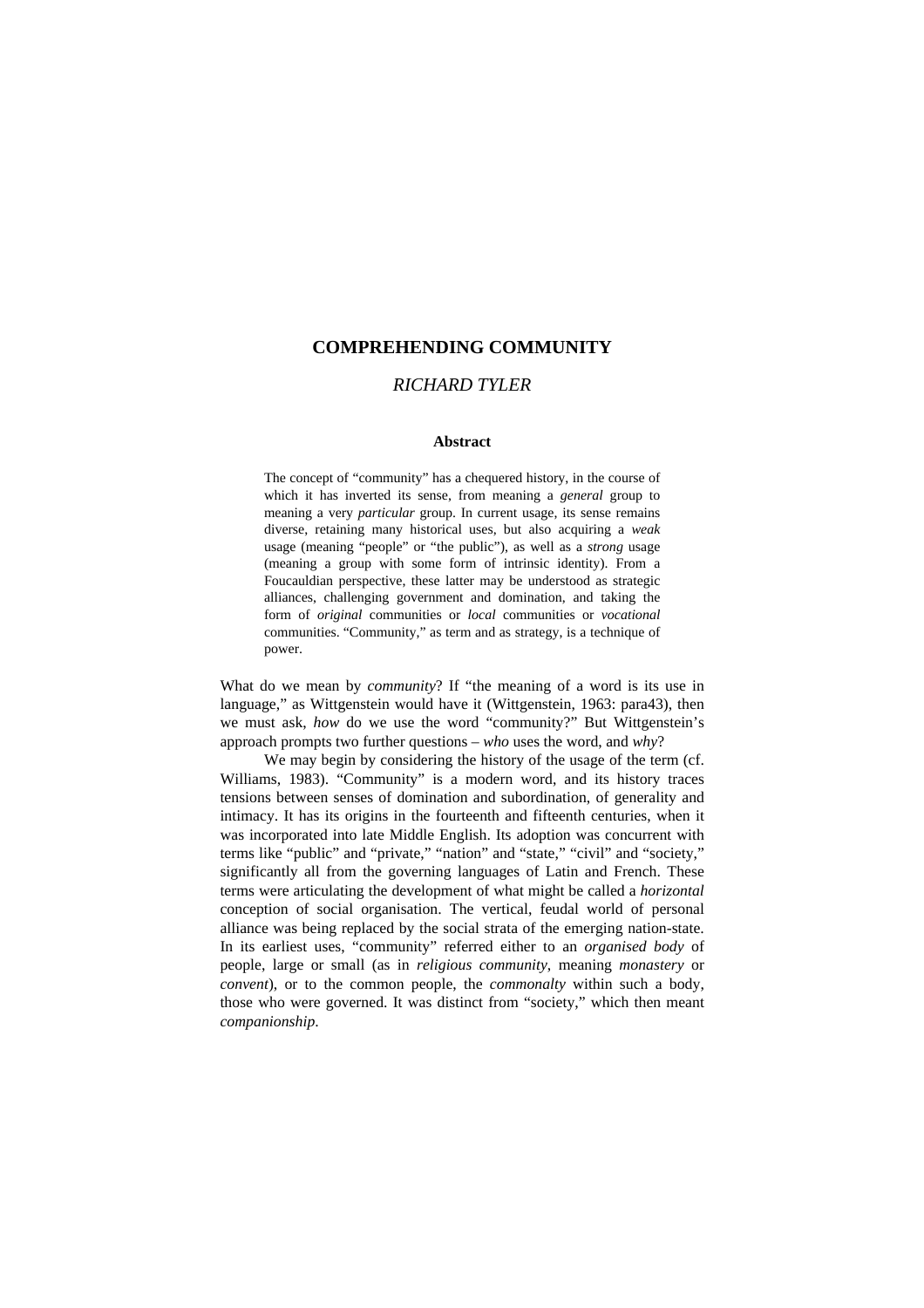22 Richard Tyler

In the Renaissance of the sixteenth and seventeenth centuries, as the mercantile stratum grew stronger, new conceptions of self and others developed. Hence, the use of "community" shifted from *people* to their *relationships*. It could refer to *common ownership* ("anabaptists that hold *community* of goods"), or *social communion* ("men have a certain *community* with God in this world"), or *common identity* ("the points of *community* in their nature" $)$ .<sup>1</sup>

The Medieval and Renaissance senses merged in the Modern era of the eighteenth and nineteenth centuries, and "community" began referring to *the people of a district or neighbourhood*. In the context of larger and more complex social development, urban and industrial, a contrary sense of immediacy and locality emerged. "Community" and "society" transposed their original meanings. The rationalists redeployed "society," which acquired its modern abstract and general sense of *a system of common life*. By contrast, the romantics used "community" to refer to a *significant local human network*. "The contrast, increasingly expressed in C19, between the more direct, more total and therefore more significant relationships of *community* and the more formal, more abstract and more instrumental relationships of *state*, or of *society* in its modern sense, was influentially formalised by Tönnies (1887) as a contrast between *Gemeinschaft* and *Gesellschaft*" (Williams, 1983: 76). The ground for the present deployment of "community" was laid.

The history of "community" therefore is complex. The complexity continues in present-day usage. Currently, uses survive from every stage of the term's history. We still refer to religious organisations as "communities," as they did in the Middle Ages. (And we recently belonged to the *European Community*, now the European Union.) As in the Renaissance, we can refer, for instance, to "a tremendous *community* of purpose among the groups."2 But the dominant sense of "community" persists from the Modern period, the idea of community as the network of significant relationships among a localised group of people.<sup>3</sup> This sense has been seized upon and given prominence, for example, in the government's policy of *Sustainable Communities:* "communities are more than just housing, they have many requirements... economically, socially and environmentally" (ODPM, 2003). However, such use of the term by authority not un-naturally gives rise to

<sup>&</sup>lt;sup>1</sup> Historical examples are taken from *The Shorter Oxford English Dictionary* (1944).

<sup>2</sup> Current examples are mostly taken from *British National Corpus* (1995).

 $3$  This sense may be extended metaphorically, as in "trees or shrubs carefully selected for their usefulness in supporting a diverse wildlife community."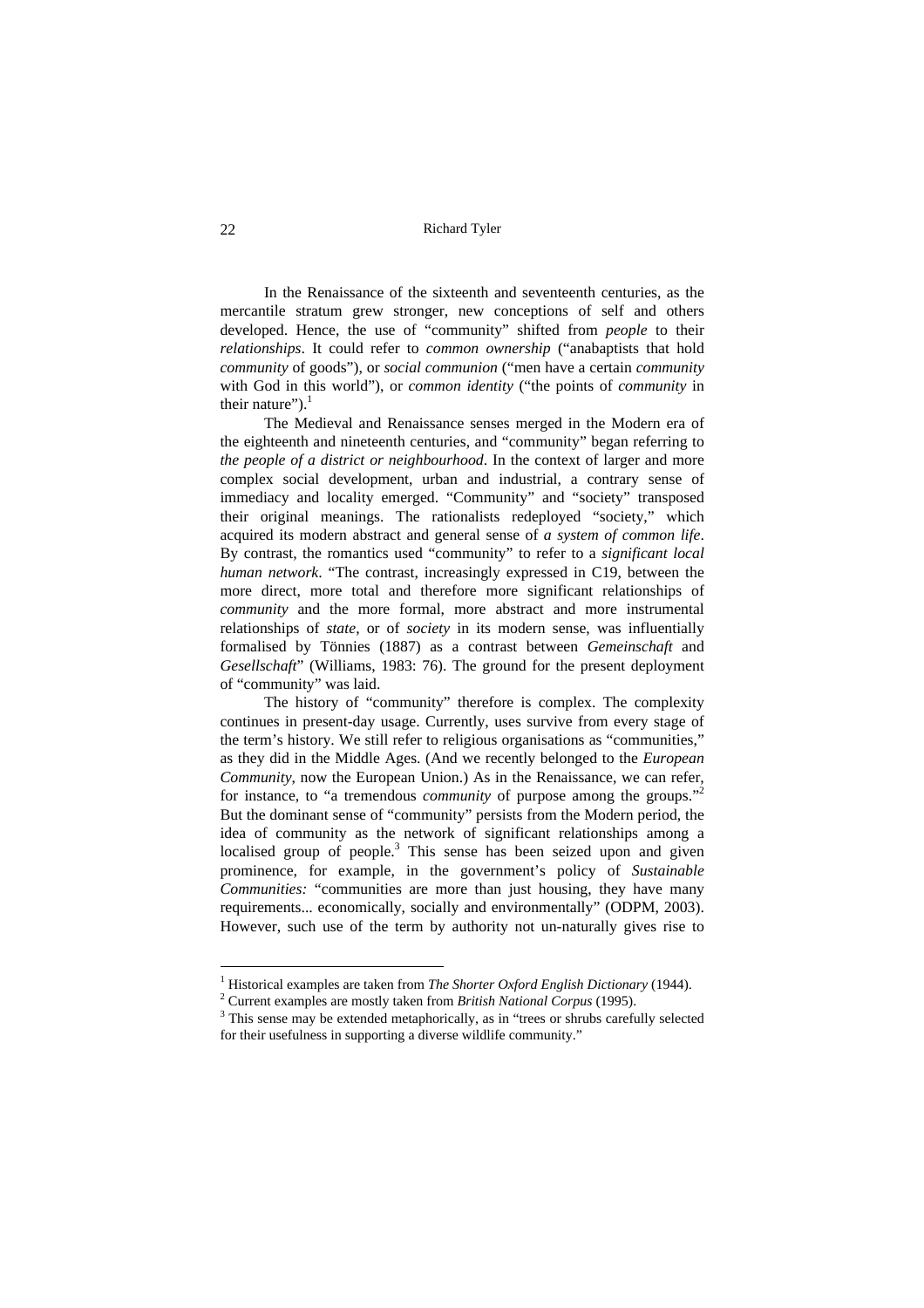suspicion. And there are instances of fairly clear abuse. A case in point is another (former) government policy, *care in the community*. "It has long been argued by feminist critics that "community care" is merely a euphemism for care by the family – which in turn means care by women."4

In fact, there are two major divergences from the traditional, romantic notion of community, both related to issues of control, and both returning (in different ways) to the earliest notion of community as the commonalty, the common people. One of these divergences effectively uses "community" as a synonym for "people," with the "warmly persuasive" connotations noted by Williams. In this sense, "community" is used in three increasingly specific ways. First, "community" may be used very broadly as an alternative to "general public" – for instance, "it's for government to regulate on behalf of the *community*." Secondly, and very commonly, "community" may refer to the inhabitants of a particular area. An instance was the infamous *Community Charge* (or Poll Tax), which was simply a charge levied on the residents in general of each local authority. A third usage is more specific still. "Community development," or even more "community action" or "community regeneration," refer to local populations who may benefit from *development* or *action* or *regeneration* – who are thus by implication disadvantaged in some degree. $\frac{5}{9}$  All these uses endeavour to take advantage of, and exploit, the connotations of "community." None however entail the significant intrinsic networks of the romantic concept. And all are inherently paternalist (top-down) in their usage, they differentiate between those with greater and lesser power. These uses may be characterised as a *weak* sense of community.

The other major divergence from the romantic concept works in the opposite direction, and is grounded in a *strong* sense of the term. It is bottomup and "polemical" (in Williams' term). It is used in a general sense in the notions of "community politics" or "community arts" or "community

<sup>&</sup>lt;sup>4</sup> The romantic sense of "community" may now be honoured more in the breach than in the observance. This is one of the implications of Bauman (2001): he furnishes a number of characterisations of this romantic concept, by Tönnies ("an understanding shared by all its members," p. 10), by Redfield ("distinctive, small, self-sufficient," p. 12), by Dench ("the fraternal obligation... to share benefits among their members, regardless of how talented or important they are," p. 58). In the long term, the romantic idea of community may turn out to be temporary; the term was indeed used for four centuries without any of the modern "warmly persuasive" connotations (Williams, 1983: 76). See also Delanty (2003).

<sup>5</sup> *Community investment*, according to Business in the Community, has to "benefit charities or not-for-profit organisations representing economically and socially disadvantaged groups" (Guardian, 2003: 7).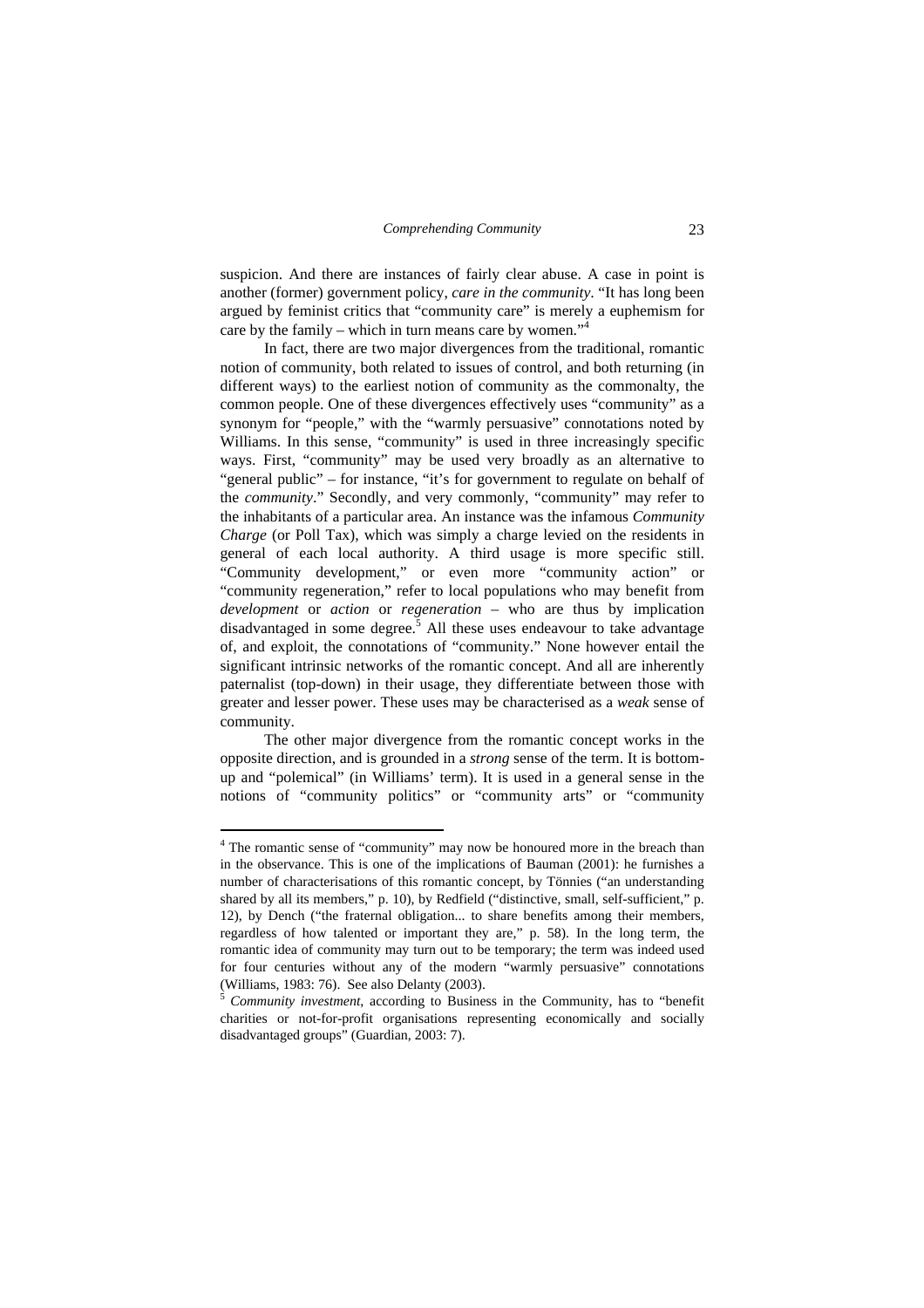relations." In these cases, the term is adopted by the participants themselves (or their advocates), *against* paternal authority; and it *does* stake a claim to significant intrinsic networks (it also trades on the warmly persuasive connotations). Thus, *community politics* is about bottom-up empowerment, and *community arts* is about spontaneous, non-canonical creative action, and *community relations* is about justice for marginalised groups (as for example, in the former *Community Relations Council*).6 Here, "community" is making a play for power.

This usage occurs also in a specific sense, to refer to particular groups. Its polemical use here is to stake a claim to identity. One of the strongest of these is the claim by people of a locality to their own distinct identity. Frequently this is independent of, and often contrary to, notions of community imposed by authority, and it is manifest especially in the formation of local *community associations*. Another strong use of the term is made by groups asserting identity, not on the grounds of locality, but in terms of some form of common origin. The most common of these is the idea of ethnic community (for example, Caribbean or Gujerati communities).<sup>7</sup> But this sense of community may also be adopted by groups with other shared, inherited characteristics (working-class, deaf communities). A third (more recent) development, modelled on these uses, asserts the identity of groups diverse in location or origin, but common in their commitment or vocation, such as *professional communities* (farming, scientific communities), or *faith communities* (Christian, Moslem communities), or *recreational communities* (gaming, rambling communities). Here, "community" is claiming recognition within the social system.

It is clear in fact that in *most* of its current uses, the term "community" is used in a polemic sense. Frequently, its users simply trade on its generally positive connotations: a *community notice board* may simply be one available to local people. But it may also be used in a more particular, hopefully persuasive sense by authority, as in *community service*, *community care*, *community policing*, *community workers*, *Community Health Councils*, and so on. On the other hand, it is also used assertively by the subordinated or those seeking recognition of their identity, like *community associations*,

 $6$  "Community relations" in fact may be used in two ways: (a) here in the CRC, it is used in the strong sense, referring to groups with strong senses of identity; but (b) it may also be used in a weak sense, as in "community relations, such as involvement [by the police] with youth clubs, schools, etc.," referring to an institution's relations with the local population.

<sup>&</sup>lt;sup>7</sup> There is an interesting contrast between "language community" (all who speak a particular language) and "community language" (the language spoken by a marginalised group).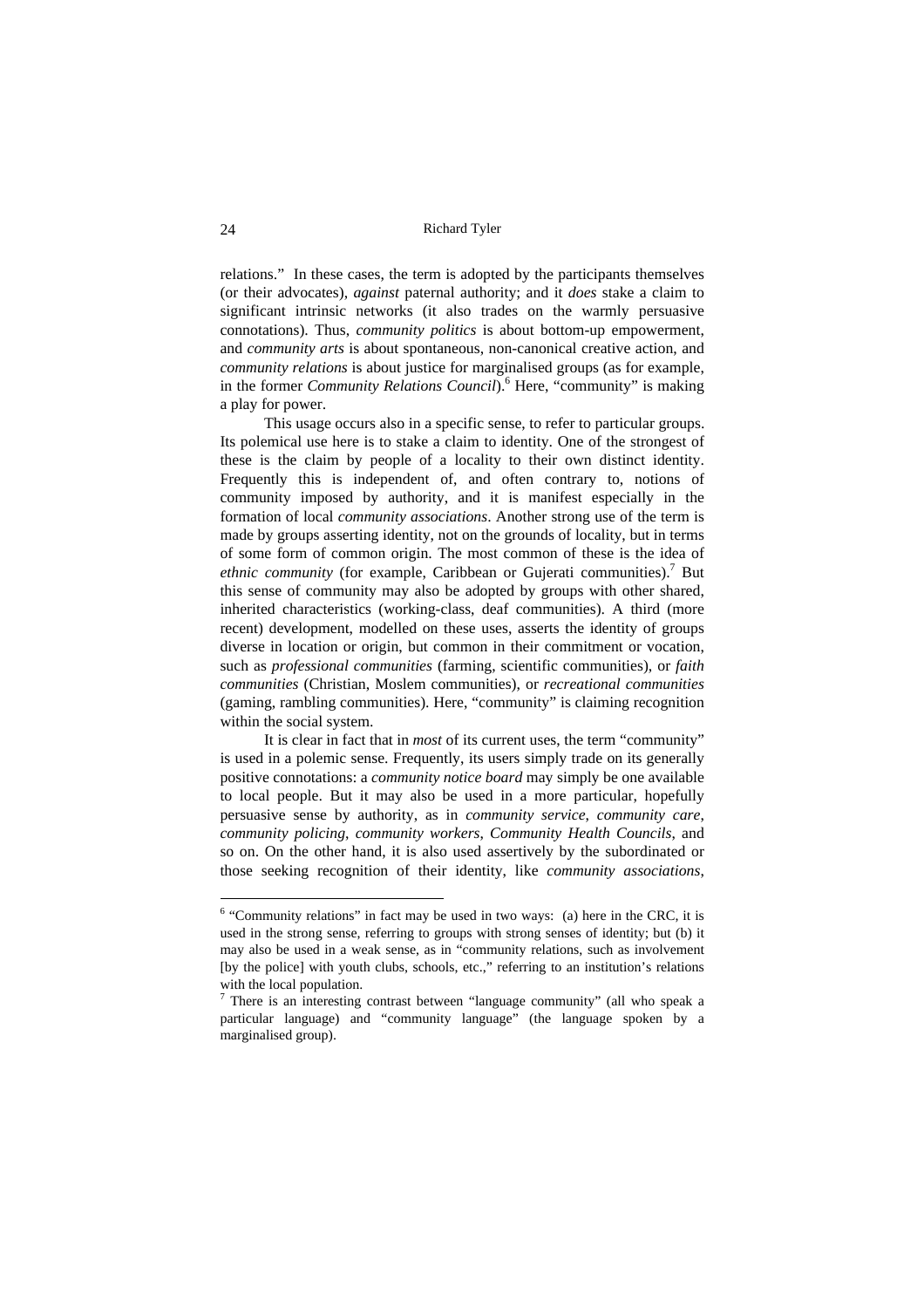*ethnic communities*, *professional communities*, etc. The former use by those wielding greater power has given rise to the weak sense of community, the latter by those with lesser power has developed its strong, romantic sense.

The *term* "community" therefore plays its part in power relations. So also do the *relationships* signified by the concept in its strong sense. In fact, Michel Foucault has argued for an approach to *power* as a matter of relationships. He has rejected the traditional notion of power as something which may be possessed, which is held by the few, and which is deployed negatively, as a prohibition on the many. On the contrary, he has argued that power is *pervasive*, that is, it is implicated in all our relationships, we are constantly engaged with others in tactics of power, whether at work or at home, or shopping or leisure. And power is *productive*, that is, it is a positive force in society. Foucault describes power as "action upon action" (Foucault, 2001: 340), the impact each of us has on what others do. Thus, everything we achieve with others is enabled by power relations.

Indeed, for Foucault, "power comes from below" (Foucault, 1979: 94). He says, "there are three levels to my analysis of power: strategic relations, techniques of government, and states of domination" (Foucault, 1997: 299). By "strategic relations," Foucault means individual confrontations, where "some try to control the conduct of others." By "techniques of government," he means "not only the way institutions are governed but also the way one governs one's wife and children." Foucault also calls institutions, like schools, hospitals or prisons, "power blocks." Finally, the "states of domination" are the "wide-ranging effects of cleavage that run through the social body as a whole." Foucault has in mind the dominations of class, gender and race.

To these levels, or rather between these levels, we should add "communities." In the tactics of our strategic relations, our daily microrelationships, we constantly seek alliances, in order to control the conduct of others, or to avoid being controlled. These alliances may remain local and transient, like a group of neighbours in a street. But they may increase in scale and longevity, until at length they become power blocks, or techniques of government, for instance, as a faith community consolidates into a church. Or communities may sustain (or subvert) states of domination, as the gay community has done.<sup>8</sup> Communities then are *loose systems*, alliances of

<sup>8</sup> In *The History of Sexuality*, Foucault suggests that "the appearance in [the] nineteenth century... of a whole series of discourses on homosexuality... made possible a strong advance of social controls... but it also made possible the formation of a "reverse" discourse: homosexuality began to speak on its own behalf, to demand that [it] be acknowledged" (Foucault, 1979: 101), in other words, the beginning of a gay community.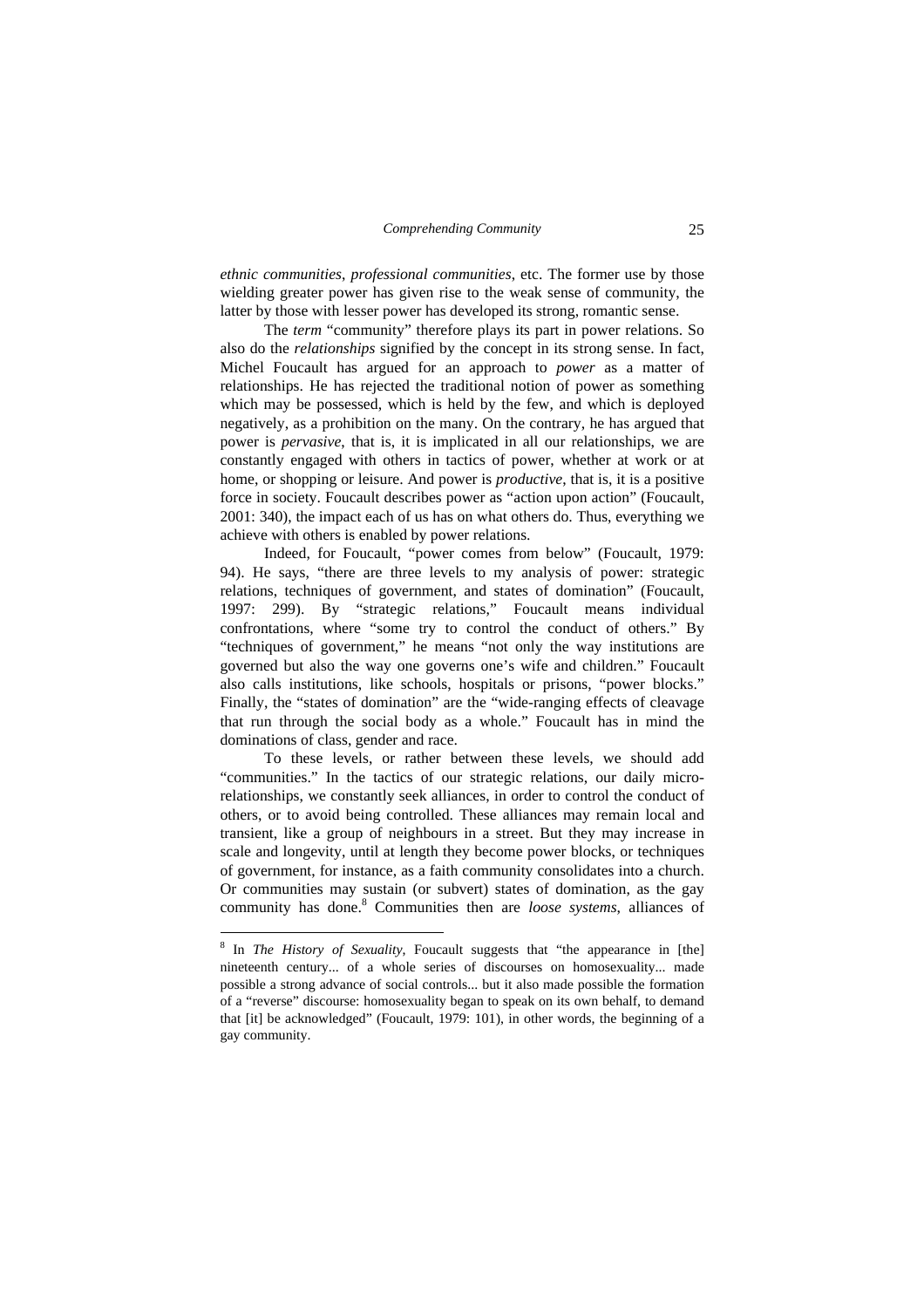strategic relations, weaving between, linking and challenging, power blocks and dominations.

We can identify three aspects of the power relations in these loose alliances, or communities. They originate of course in *social networks*. Individual relationships (the grounds of power) interconnect, and these connections proliferate as a network of relationships. In a village, for example, everyone ends up by knowing everyone else. Such networks, in order to be sustained (to maintain their power) develop typical forms of behaviour, or *social norms*. Interests and values and practices are shared within the network. In the village, there are expectations of how everyone should behave (which may become stifling). Finally, the participants devise *social sanctions* to maintain these norms. Approval is accorded to those who sustain them well, disapproval to those who do not. The best in the village become local heroes, the worst may become scapegoats.<sup>9</sup>

These loose systems emerge from our most immediate relationships. In our modern culture, the most prominent of these are *family* and *friends* and *neighbours*. Each of these may serve as a catalyst or model for strategic alliances, for loose systems – or communities.

The family is the first community.<sup>10</sup> Born into a family, we inherit a ready-made network of relations; each family has its own micro-culture; each has its "blue-eyed boy" and its "black sheep." But there is no end to the family. Each in turn is related to others. Families form clans, clans become communities, eventually ethnic communities. Or caste or class communities. They are connected by a community of origin. Other networks may be grounded in perceived common origins, such as sexuality or disability (the gay community, the deaf community). The family then, with its social networks, social norms and social sanctions, is the model for what may be termed "original communities."

Unlike families, friends are chosen. Friends are introduced to other friends, and friendship networks are developed. Friends are found and made at work and play, for instance. Friends share interests and experiences, and common assumptions about behaviour. The ultimate sanction of course is ending the friendship. Such networks arise, not from common origins, but most often in pursuit of common goals – the vocational goals of a profession

<sup>9</sup> These three features derive from the idea of *social capital*. Though this basic concept is anti-Foucauldian, its features lend themselves readily to Foucault's account of power. See Aldridge & Halpern (2002), and Field (2003).

 $10$  "The most ancient of all societies, and the only one that is natural, is the family," according to Jean-Jacques Rousseau (1955: 6). In fact, Rousseau's calculated, rational notion of the *social contract* articulates the modern conception of *society*, against which the emotive, romantic idea of *community* developed.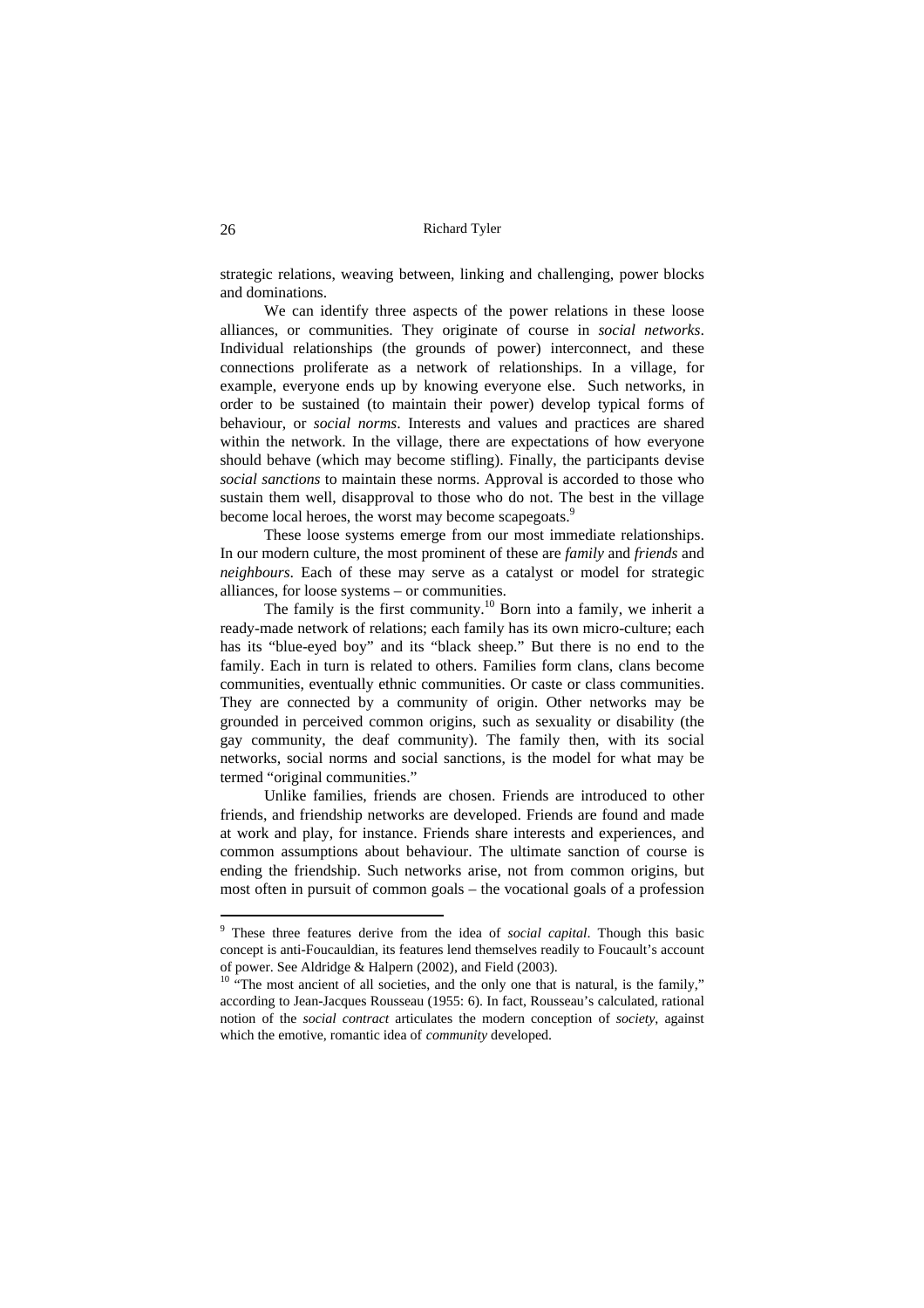or trade, or the vocation of a voluntary cause or calling. Friends then (again comprising network, norms and sanctions) are the ground and model for "vocational communities."

Finally, we are surrounded by neighbours. We inherit our relations, we choose our friends. We find our neighbours (who may well become friends and relations). Neighbour networks arise from simple proximity, and they extend by means of adjacency. They develop norms of neighbourliness. Good neighbours are popular, bad neighbours are shunned. What these networks share is not the past or the future, but the present, the here and now – their shared space, social and geographical. Neighbours and neighbourhood networks, norms and sanctions are the ground of "local communities."

Original communities, local communities and vocational communities, oriented to past, present or future, are strategic alliances arising from different kinds of shared relationships. As each of us has family, friends and neighbours, so each of us (in the exercise of power) participates in a range of alliances or communities.

We are now perhaps in the era of Postmodern Community. The word "community" (in consequence of its history) is used in diverse (and conflicting) ways. No grand narrative holds them together – there is no *essential* community. At the same time, assertive (strong) communities are multifarious, and everyone participates in different kinds of communities, at different times and for different purposes. Clausewitz said, war is politics pursued by other means. Foucault reversed this: rather, politics is war pursued by other means, that is, by the exercise of power as opposed to the exercise of force (Foucault, 1980: 90). In this case, the use of "community," both the term and the strategy, is a weapon in that war.

## **Works Cited**

- Aldridge, S. & Halpern, D. 2002. "Social Capital: A Discussion Paper" Cabinet Office, Performance & Innovation Unit. Available at: http://www.cabinetoffice.gov.uk/innovation/2001/futures/attachments/socialcapital.pdf .
- Bauman, Z. 2001. *Community*. Cambridge: Polity Press.
- *British National Corpus*. 1995. Available at: http://www.natcorp.ox.ac.uk/.
- Delanty, G. 2003. *Community*. London: Routledge.
- Field, J. 2003. *Social Capital*. London: Routledge.
- Foucault, M. 1979. *The History of Sexuality: An Introduction* [1976]. London: Penguin Books.
- ———. 1980. "Two Lectures" [1976]. In *Power/Knowledge*. Ed. Colin Gordon. Hemel Hempstead: Harvester Press.